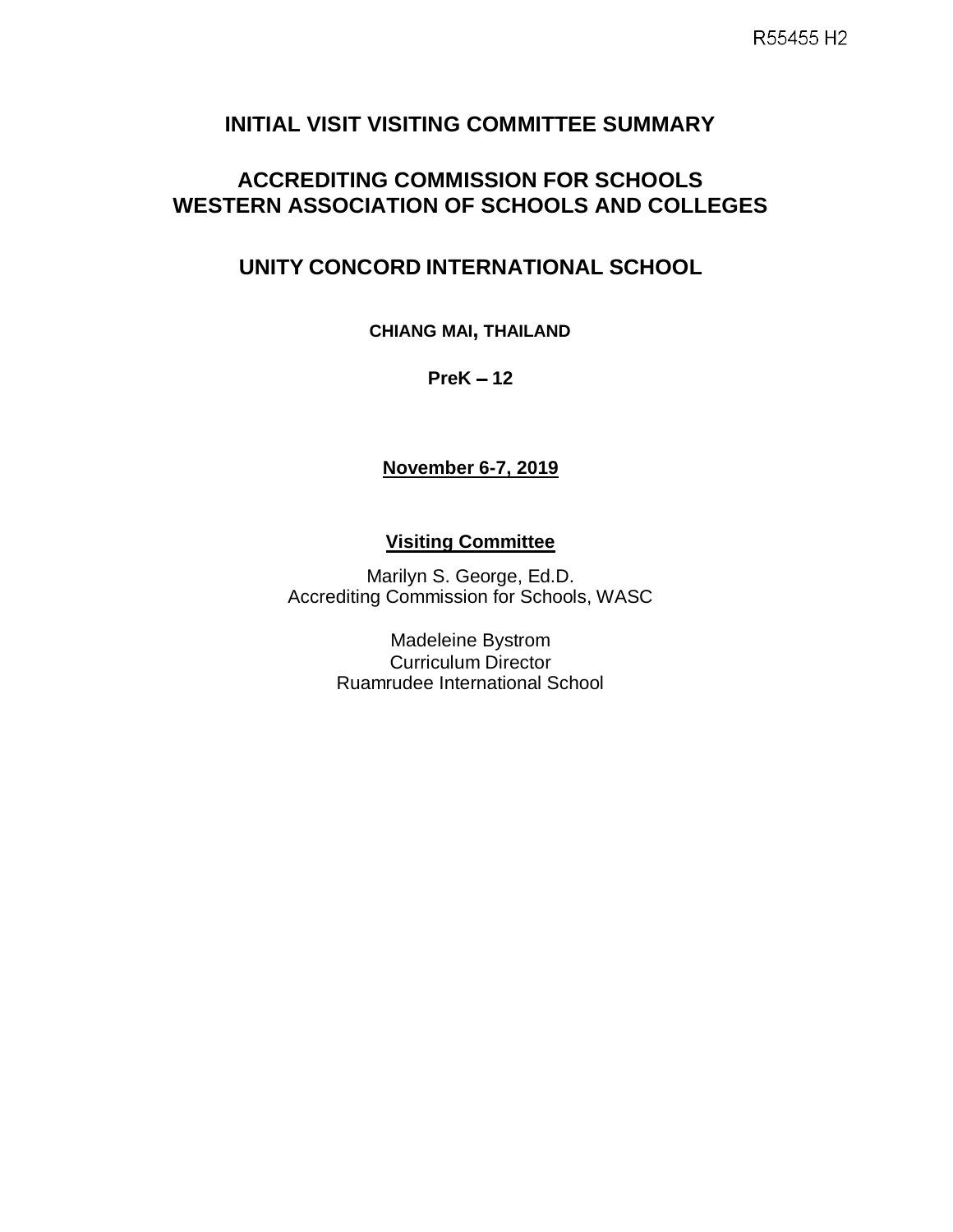## **Introduction**

#### [Excerpts from School Description, including the school's purpose and schoolwide learner outcomes]

Unity Concord International School (UCIS) was founded by Ajarn Amporn Garmolgomut along with her husband Ajarn Chugiat. Unity provides education to students from Pre-Kindergarten to Grade 12 using the American Common Core California curriculum. The school was founded (2016) and opened its doors to students on August 28<sup>,</sup> 2017, at the time only offering Pre-Kindergarten to grade 5 with an enrollment of approximately 150 students.

 The 2018-2019 school year began with the opening of a new campus on the other side of the superhighway. Pre-Kindergarten to grade 2 remained on the first campus while grades 3 to 11 migrated to the new location. The addition of grades 6-11 raised the enrollment to approximately 580 students.

 The 2019-2020 school year began with the re-opening of all Unity students on one campus. PK-G2 joined the grades 3-11 on the new campus and grade 12 opened. This will be our first ear with a graduating class. The current enrollment is 728, with a majority (69.3%) of the students in PK-grade 6.

Unity Concord International School's vision, mission and schoolwide learner outcomes are stated below:

#### **Vision**

We seek to establish an educational environment that is creative, academically rigorous and emotionally nurturing. Unity Concord International will provide a safe and supportive environment that empowers students with the strategies and tools to become lifelong learners and informed, responsible citizens to function effectively in the  $21<sup>st</sup>$  century global environment.

#### **Mission**

Unity's mission is to provide all students with an exceptional education that will allow them to excel inside and outside the classroom. Unity seeks to achieve this mission by offering students a rigorous core curriculum, an outstanding staff, high standards and expectations, extended instructional hours, and personalized learning opportunities. Unity will strive to ensure that students are prepared for college and for the 21st Century world and workplace by creating students with higher order thinking skills.

Unity seeks to: provide targeted instruction and support services to accelerate growth among students under-prepared for high school success, and (as a consequence) prepare them for college.

The mission of Unity Concord International School is to provide an experience-centered, lifelong learner-based environment that enables each student to meet the academic challenges and develop the social, emotional, and physical understanding necessary to succeed in life.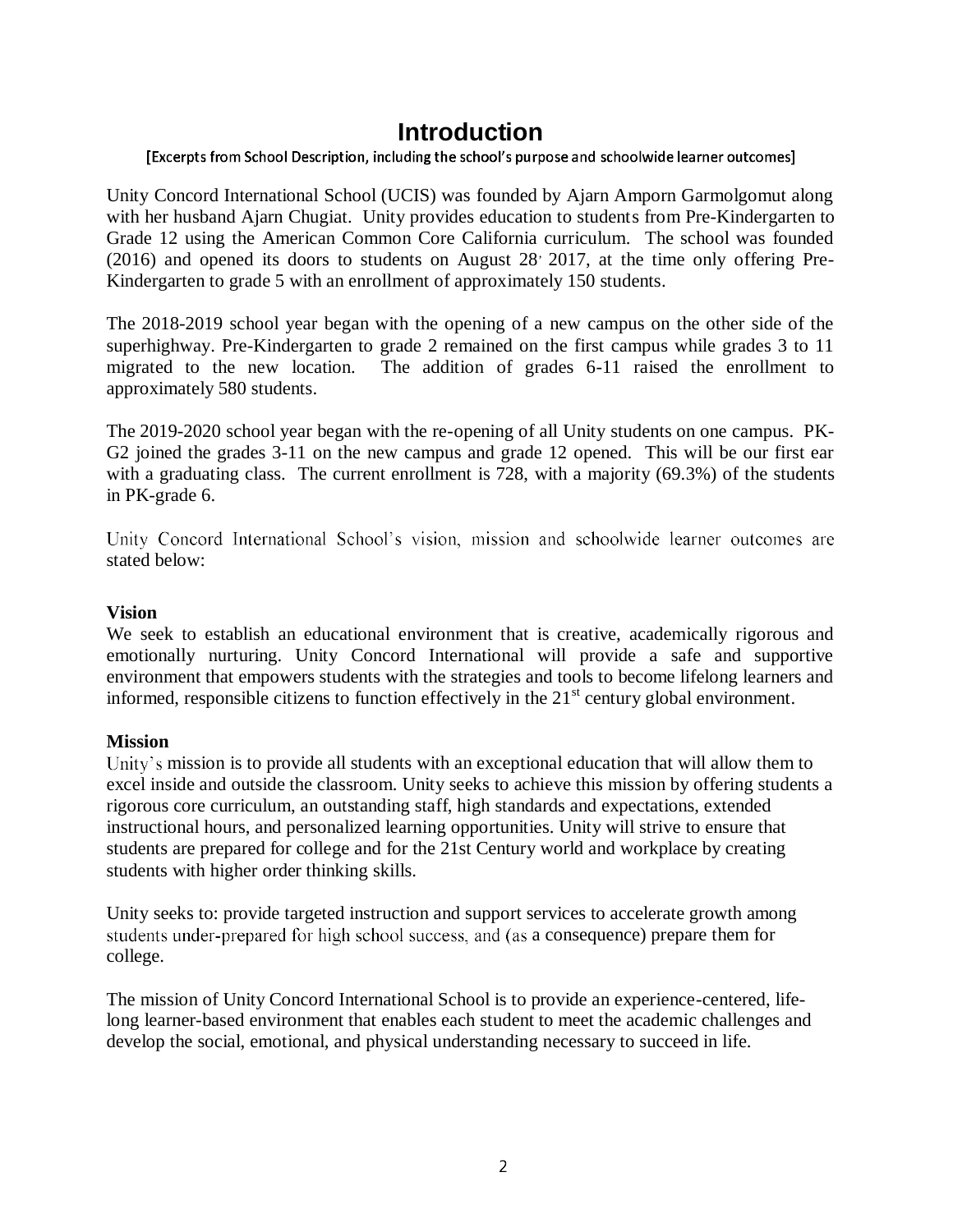#### **Expected Schoolwide Learning Results**

**P**roficient communicators who:

- Are active and critical listeners.
- Find appropriate solutions as an individual or in collaboration with others.
- Demonstrate effective listening skills by responding to questions, participating in discussions, and following instructions.

Research and technologically proficient students who:

- Access, analyze, synthesize, and apply information to solve problems, express insights, and present ideas accurately and creatively.
- Actively pursue knowledge through a variety of resources incorporating the use of technology.
- Use technology as a tool to research, organize, evaluate, and communicate information.

Investigative problem solvers who:

- Use effective questioning and reflection to advance and evaluate learning.
- Exercise sound reasoning and understanding to analyze problems and reach solutions.
- Demonstrate a commitment to learning as a life-long process.

Diligent scholars who:

- Think, speak, read, and write clearly in English
- Identify and solve problems by applying critical thinking skills and mathematical reasoning.
- Establish career and life-long learning goals.

Ethical and honest students who:

- Exhibit personal and academic integrity.
- Embrace and celebrate diversity.
- Show honesty, ethics, and responsibility toward themselves and others.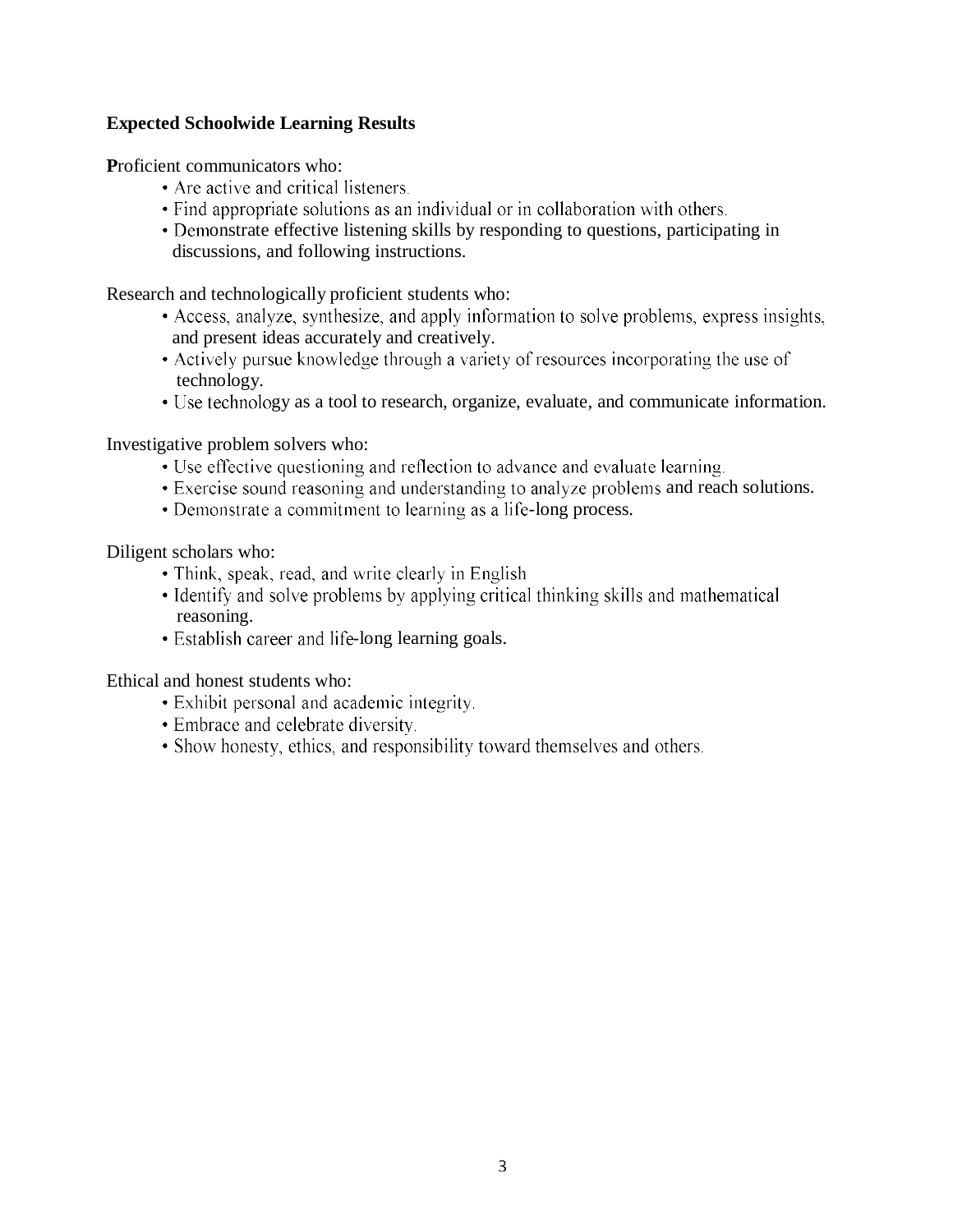# **Ongoing School Improvement**

## **Schoolwide Strengths**

Unity Concord International School provided a very thorough initial visit report, including supporting evidence. During the initial visit there was the opportunity for meaningful dialogue with the stakeholders, observations of students engaged in learning, and examination of additional evidence. The Visiting Committee found many positive aspects to the school which follow:

- The school leadership and staff for providing a sense of community that supports the learning and well-being of the students.
- The governing board for providing facilities resources that are conducive to the school's stage of development and for their forward thinking in well-planned future developments to support the vision that students will be lifelong learners and informed, responsible global citizens.
- The leadership and teachers for their commitment to the school and a learning environment that ensures students have a sense of belonging.
- The students' sense of pride and valuing that they are part of the Unity Concord community.
- The leadership for the documentation that provides an important foundation for operations and programs as the school continues to evolve and develop.
- The school leadership and teachers for providing a variety of approaches to provide effective communication to the parents.
- The school leadership for establishing a student support structures that will strengthen the personalization of actions and services needed to ensure student learning and well-being.
- The school leadership, faculty and staff for their work in the area of strengthening child protection policies, practices, and training.
- The school leadership and teachers for implementing the use of a common platform for documenting the desired vertical and horizontal curriculum to support the work on a challenging, coherent and relevant international curriculum.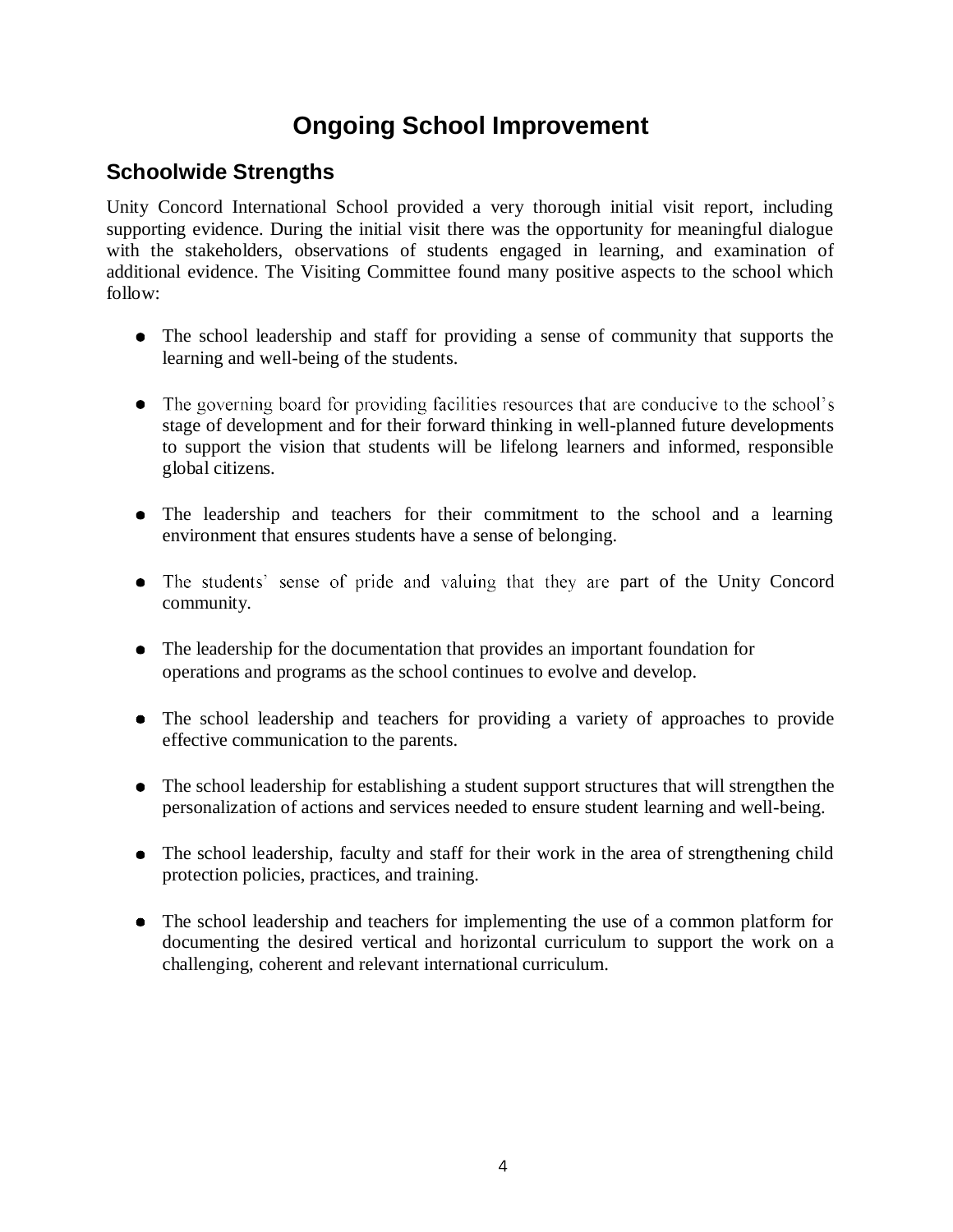#### **Growth Areas for Continuous Improvement**

Unity Concord International School leadership has carefully identified areas for further development as a result of preparing for the ACS WASC initial visit. The Visiting Committee concurs with these and, in addition, has highlighted particular improvement areas. These suggestions will be important as the school leadership and teachers prioritize the tasks within the schoolwide action plan that will be implemented and monitored by the school's formalized follow-up process.

#### **Organization for Student Learning**

The leadership engage all teachers and staff with input from students, parents and other stakeholders in the further understanding and modeling of the schoolwide learner outcomes to ensure the current and future learning needs of the students are addressed at all ages and there is a promotion of a globally minded culture; above all there is an assessment of student progress towards these learner outcomes.

This includes explanation of the schoolwide learner outcomes in language appropriate for the developmental level of the students, i.e., elementary and secondary. (What does it mean to prepare students to be internationally minded or globally competent and ensure there is understanding and commitment of all? See *Focus on Learning* International Edition, 2017, pp. 3-4)

- As the school moves forward with addressing the recommendations and the self-study process, the school leadership, teachers, staff, students and parents further refine and update the student community profile that shows three years of data with noted findings: Who Are We? What Do We Believe? What are the major student learner needs? (See *Focus on Learning* International Edition, 2017, Task 2)
- The governing board reference the Thai Ministry of Education and the ACS WASC governance criteria and indicators to ensure there is a functioning governance structure with a clear organization that outlines lines of authority and responsibility.
- $\bullet$ The governing board participates in board training as they review the board structure and composition, role and responsibilities; all refinements should be approved and documented in the board policies.
- The leadership uses the extensive documentation for policies, programs and operations as  $\bullet$ they further guide all staff, faculty and others in the implementation and strengthening of the actual operations and programs; this will ensure shared understanding of the expectations through regular communication and support student learning and wellbeing.
- The leadership refines and adheres to admission policies and procedures to ensure that students admitted are able to be successful learners throughout the program. This includes establishing specific criteria for English proficiency at various grade levels based on established international school norms.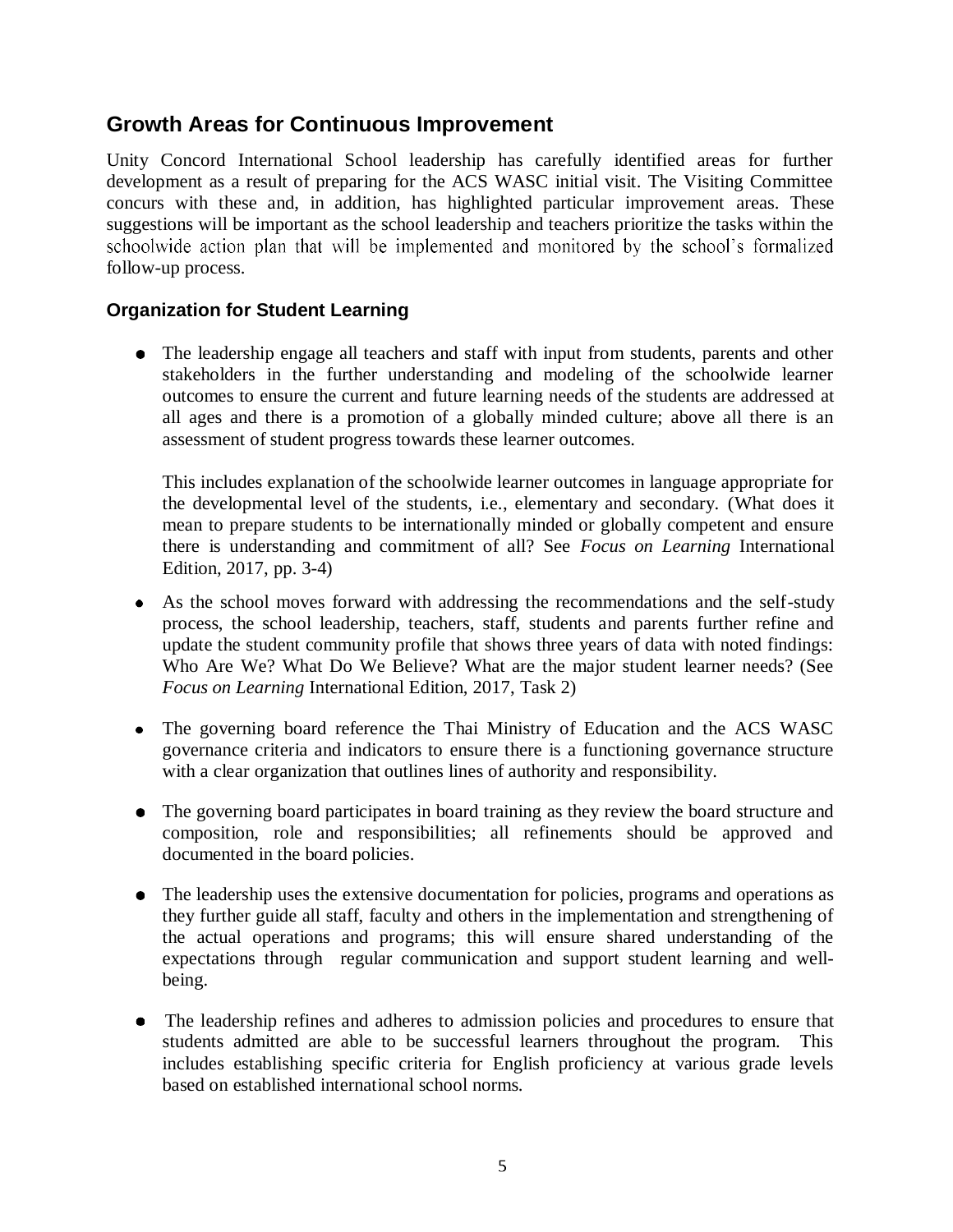- The school leadership and governing board ensure that there are well-qualified teachers who are credentialed in the subject areas in which they are teaching within the school program to ensure students are well-prepared in all areas of the desired high-quality program.
- The school leadership and teachers clarify the role of the teaching assistants with respect to support of student learning.
- The leadership with input from teachers and staff update and implement a schoolwide action plan based on the initial visit recommendations and other areas related to student needs. It is important that all teachers and staff know and use the plan as an overarching roadmap. (See Focus on Learning International Edition, 2017, Task 5, for suggested components of each action plan goal.)
- The governing board and leadership develop and implement an annual budget that reflects the realities of what is needed, i.e., professional development and instructional materials and equipment, and meets quality business and accounting practices, i.e., a required annual audit.
- The leadership review, refine, and clarify policies and purchasing processes and procedures to ensure the systems support student achievement of the schoolwide learner outcomes and the academic standards. This includes acquiring and maintaining adequate instructional materials, textbooks, technology and laboratory materials in a timely manner.

#### **Curriculum, Instruction and Assessment**

- Leadership and teachers ensure there is a common understanding of what is curriculum and the importance of vertical curriculum mapping as a foundation of designing "backwards by design" units of study. This should be used in the common curriculum platform as a basis for a well-developed curriculum in all areas to support consistency in learning.
- The school leadership and teacher complete the documentation for all core and other  $\bullet$ subject areas through the common curriculum platform so that there is consistency and a base for further revision as a result of implementation and success of students in achieving the desired standards or modifications of instruction as needed.
- Leadership, teachers and staff define an English Language Acquisition model (immersion, sheltered, partial immersion) to support the students' English language acquisition. This should result in a clear ELD policy that has been adopted and used by all and includes entrance and exit criteria.

Articulation and implementation of an English Language Development (ELD) model should be based upon:

• Unity Concord's context and specific demographics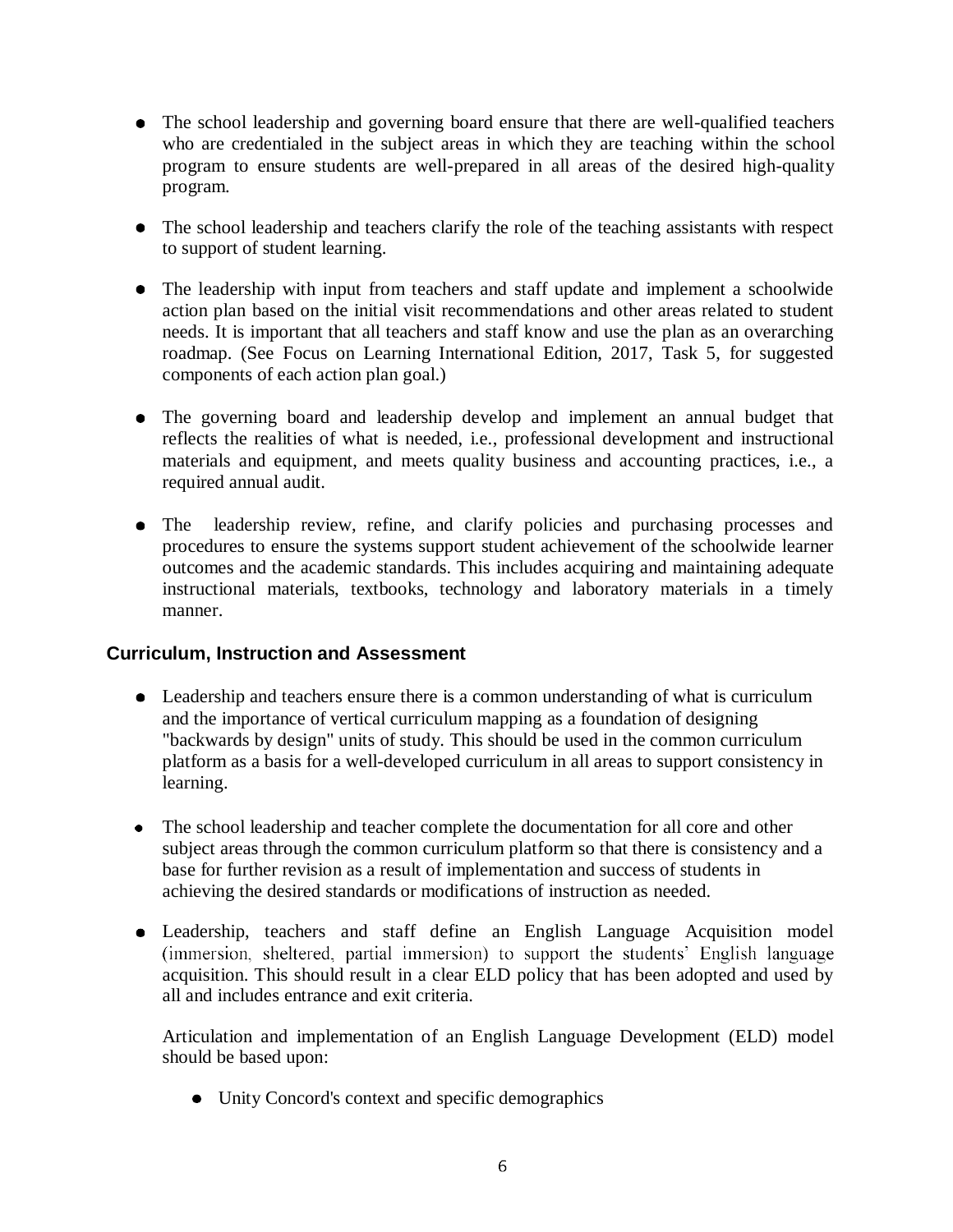- Student language assessment data on-making process
- Leadership continues to look at additional language assessments in order to have accurate data in all four domains of language; i.e. reading, writing, listening and speaking. This would facilitate placement of ELLs and help focus instruction for the school's English language learners.
- The school leadership and teachers ensure that all students are meeting the desired  $\bullet$ standards identified for each subject at grade level through the use of appropriate materials and strategies regardless of enrollment in the Unity Pathway, Transitional Pathway or College Pathway. This ensures all students are achieving the desired learning of all subjects at the defined grade levels.
- The school leadership develops and implements an assessment policy that guides the  $\bullet$ monitoring of student progress toward meeting the academic standards and schoolwide learner outcomes.
- The school leadership implements structures to facilitate staff collaboration around regular review of data in order to make informed decisions about professional development, targeted and modified instructional approaches.
- As part of the review and refinement of the professional development, the Unity Concord leadership and teachers further develop and implement not only pertinent professional training but also coaching based on student and teacher learning needs in such areas as:
	- $\circ$  Curricular mapping and development of "backward design" units emphasizing what students should know, understand and be able to do, and how will that be determined and assessed
	- Instructional Strategies for English language acquisition for teachers in all content areas as part of implementing personalized and differentiated instruction (This includes the provision for appropriate classroom space adequate for the size of call to permit student group work and student interaction)
	- Use of a variety of formative and summative assessments and how to analyze the results to modify the instructional approaches to support stronger student learning
- Leadership and teachers implement a process to gather, analyze and use data to measure the impact of professional development to make sure it is sustainable and has an impact on student learning.
- The leadership continues to curate their library collection to include high quality, diverse  $\bullet$ texts from a wide range of genres and levels in order to support student learning and foster a community that values literacy. This includes access to quality online research bases, EBSCO.